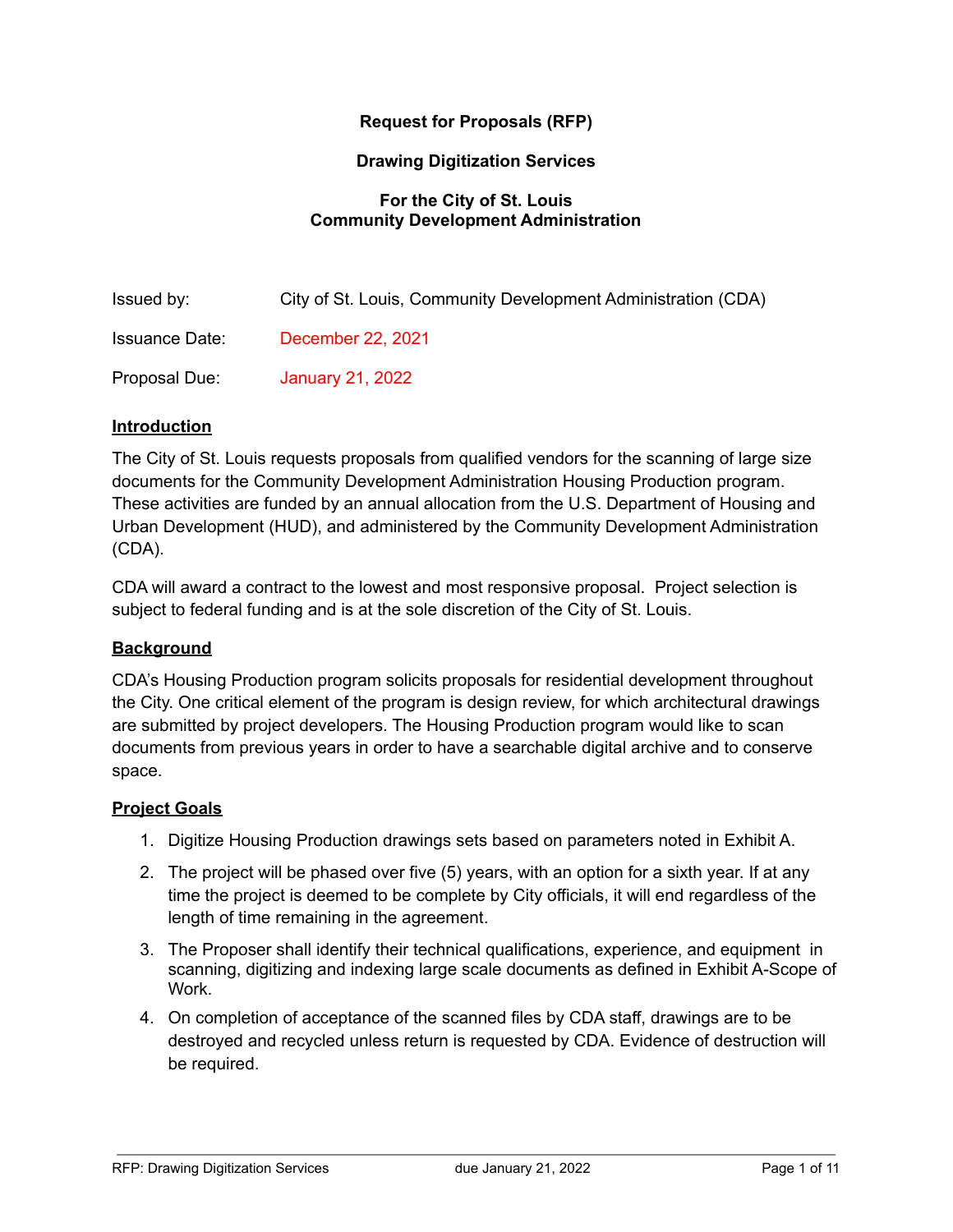# **Project Timeline**

CDA would like to achieve the following schedule. Bidders should provide a detailed timeline.

- The first phase of the project would be to scan approximately 8,000 sheets of architectural drawings, to be completed monthly in batches of ~1,500-2,000 sheets, by December 31, 2022.
- In subsequent yearly phases, approximately 4,000 sheets would be scanned in four batches of ~1,000 sheets to be completed on a schedule to be determined by CDA staff and the Vendor.

# **Bidder Submission**

The deadline for the submission of proposals is January 21, 2022. Responses should be addressed to:

Ms. Lisa Selligman, AIA Architectural Manager Community Development Administration 1520 Market – Suite 2000 St. Louis, MO 63103

To be considered responsive, a proposal must contain the following, prefaced by a table of contents, referenced by number and in the order below:

- 1. Cover page with the following information:
	- i. Name of firm
	- ii. Firm address
	- iii. Firm telephone number
	- iv. Firm federal tax identification number
	- v. Name, title, address, telephone number, and email address of contact person authorized to contractually obligate the Proposer on behalf of the firm
	- vi. Dun & Bradstreet (DUNS) number
- 2. Bidder's experience in projects of similar size and scope in the last 2 years.
- 3. Designation of a Project Manager, along with qualifications, background, and experience of the Project Manager.
- 4. Pricing schedule by standard architectural sheet size (ARCH B ARCH E), with a per square foot option for irregular page sizes, to be submitted on attached form (See Attachment C.)
- 5. Proof of Registry in sam.gov

The City of St. Louis reserves the right to have discussions with those bidders falling within a competitive range, and to request revised pricing offers from them and to make an award or conduct negotiations thereafter.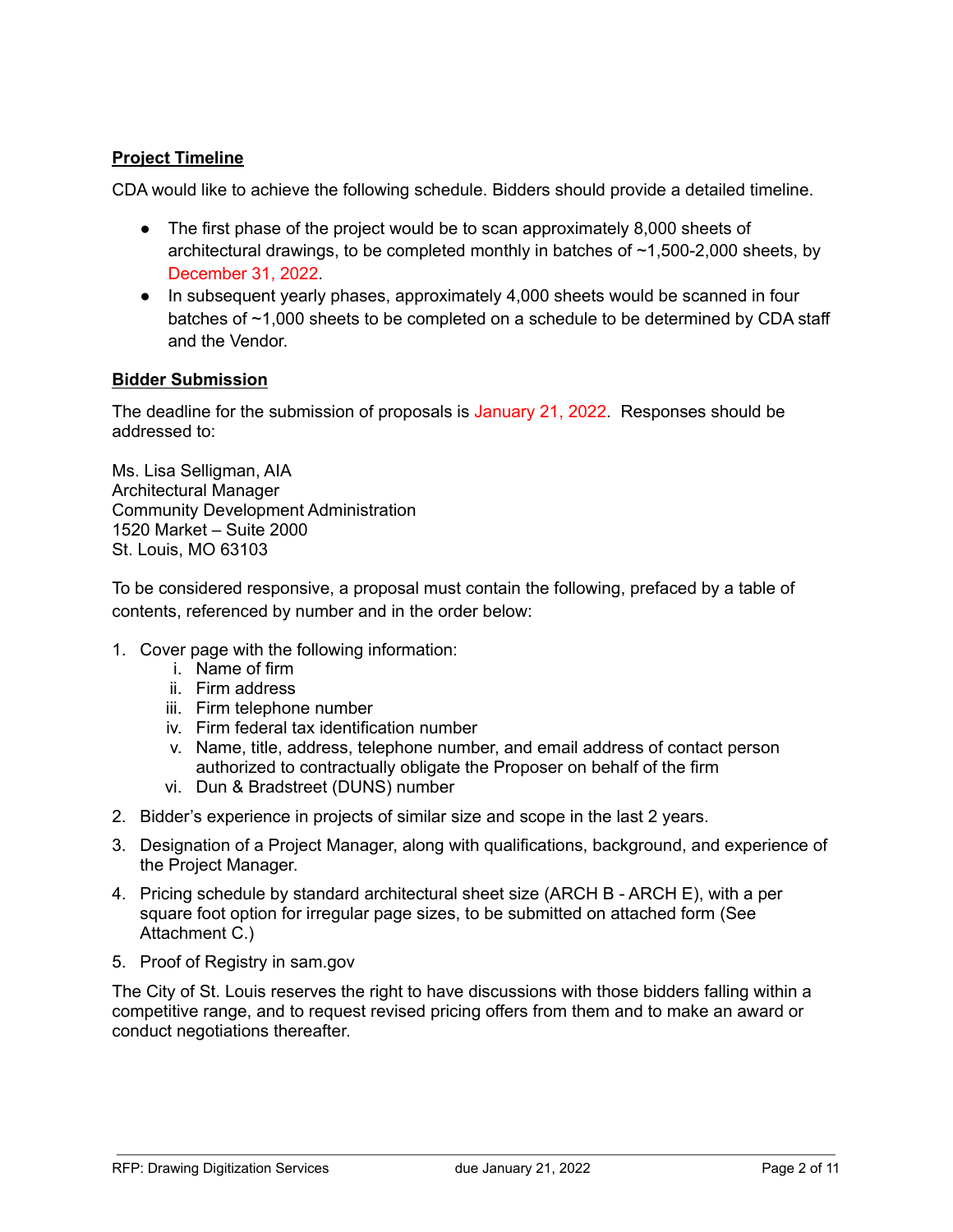# **Submission Requirements Format Summary**

The narrative shall not be more than ten (10) pages. Proposals should be prepared simply and economically, providing a straightforward and concise description of the Bidder's ability to meet the requirements of this RFP. Emphasis should be on completeness and clarity of content.

- 1. Deliver six (6) physical proposal hardcopies. All responses to this RFP must include at least one (1) original of the proposal with original signatures.
- 2. Each set should include all components requested, including copies of any attachments.
- 3. Deliver electronically with the above, one .pdf version of the full proposal (via e-mail or USB flash drive).

Submittals should provide straightforward and concise information that fulfill the requirements of the RFP. Emphasis should be placed on brevity, conformity to the RFP's instructions, and completeness and clarity of content. Proposals should not include generic promotional materials and graphics that increase page count and PDF file size without addressing substantive content. Hard copy brochures and marketing materials may be included as a supplement if desired.

Proposals that fail to address each of the submission requirements above may be deemed non-responsive and will not be further considered. The City of St. Louis, solely upon its own discretion, will judge bidders on their overall compliance, and may judge a bidder to be materially compliant, even if that vendor is non-compliant to a particular requirement of the RFP.

## **Selection Process and Criteria**

A committee will review responses and determine which, if any, bidders are qualified to perform the work, and evaluate the submitted proposals. The committee shall choose the lowest, most responsive, and most responsible bidder for negotiation of a contract from these qualified bidders. The committee shall also rank remaining qualified bidders in order of preference. If the City determines that it is not possible to successfully negotiate a contract with the successful bidder, the City shall discontinue negotiations and attempt to negotiate a contract with the next lowest, most responsive, most responsible bidder. This process shall continue until negotiation of a contract is successful, all qualified bidders have been exhausted, or the City voids this RFP.

The following criteria will be used in reviewing and comparing the proposals. The Committee may add other selection criteria during the selection process:

- Responsiveness to and compliance with the RFP and submission requirements.
- The technical ability, capacity, and flexibility of the bidder to perform the contract in a timely manner and on budget, as verified by, i.e., client references, demonstrated success in projects with similar requirements and any other contracts with the City of St. Louis.
- Proximity of the Bidder to the City.
- Availability of financial and operating resources as required to complete the work
- M/WBE or DBE participation
- Ability to perform with limited City assistance.
- Price and schedule for work.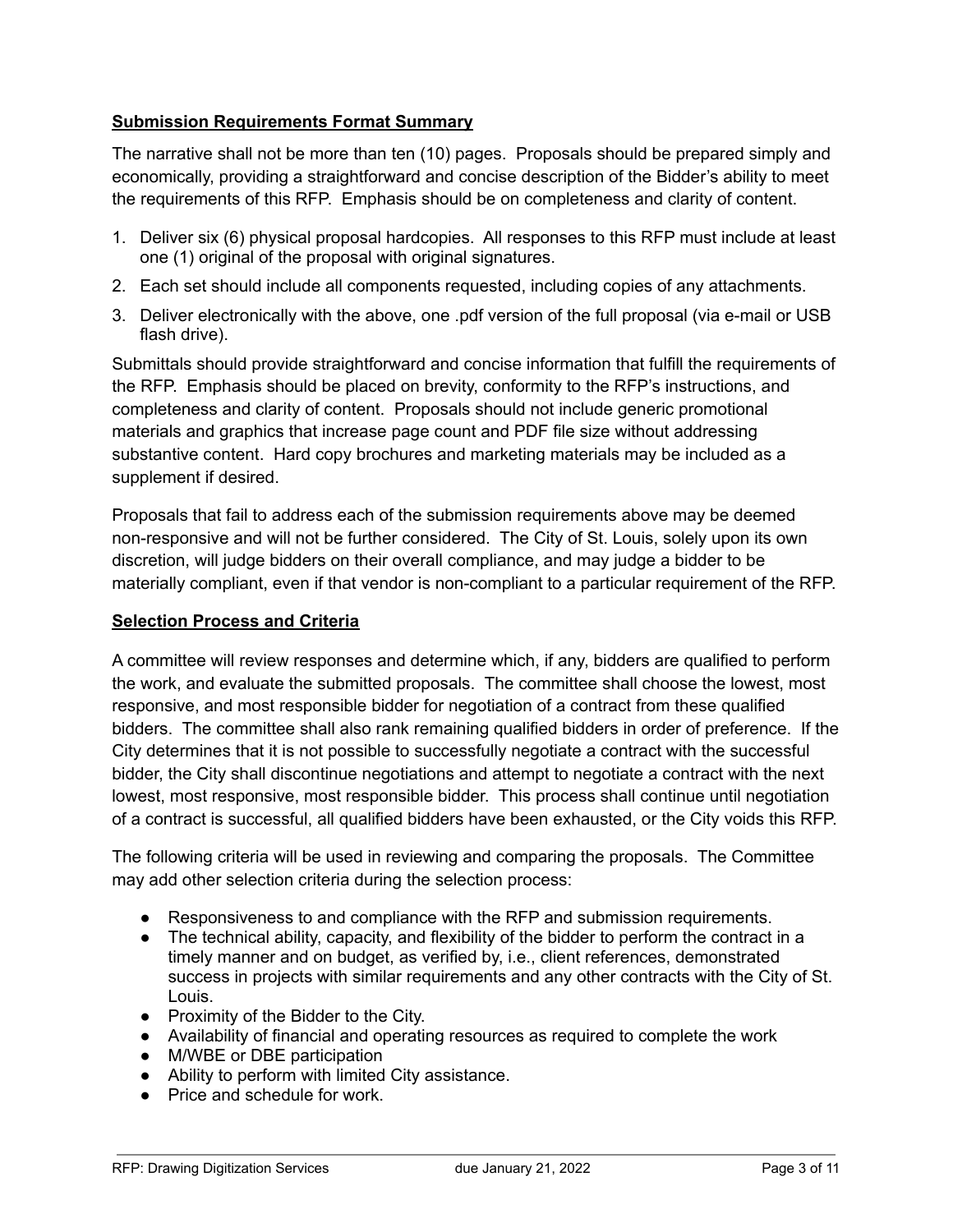If a large number of proposals are received, the City of St. Louis reserves the right to review the proposals using a tiered evaluation system. All qualified proposals will be evaluated based on the Submission Requirements and Cost, with the top candidates advancing as finalists and receiving a full evaluation as outlined above.

# **Bidding General Conditions**

Bidder acknowledges and accepts the following as condition of proposal submission:

- 1. Legal Compliance: Bidder must agree to comply with all federal, state, and local laws or regulations, which in any manner affect the service placed for bid herein. Lack of knowledge on the part of the bidder of applicable law will in no way be cause for release of this obligation. If the City becomes aware of violation of any laws or regulations, on the part of the awarded consultant, it reserves the right to reject any bid, cancel any contract, and pursue any other legal remedies deemed necessary.
- 2. Hold Harmless: By accepting this RFP and/or submitting a proposal in response thereto, each bidder agrees for itself, its successors and assigns, to hold the City of St. Louis, and the Community Development Administration and all of their various agents, commissioners, directors, consultants, attorneys, officers and employees harmless from and against any and all claims and demands of whatever nature or type, which any such bidder, its representatives, agents, contractors, successors or assigns may have against any of them as a result of issuing this RFP, revising this RFP, conducting the selection process and subsequent negotiations, making a final recommendation, selecting a Bidder or negotiating or executing an agreement incorporating the commitments of the selected Bidder.
- 3. Equal Opportunity: The City does not discriminate on the basis of race, color, religion, creed, sex, sexual orientation, age, ancestry, or national origin in consideration of this award.
- 4. Certification Regarding Debarment and Suspension: All bidders must complete and submit Attachment A, Certification Regarding Debarment and Suspension, with their proposal.
- 5. Conflict of Interest Disclosure: All bidders must complete and enclose Attachment B, a Conflict of Interest Disclosure Statement, with their proposal, disclosing all the project or consulting interests and/or clients who might benefit financially, directly or indirectly, now or in the future, from this project. If the Bidder does not have a conflict of interest, the Bidder must still include the Conflict of Interest Disclosure statement indicating that there is no conflict of interest.
- 6. Rights to Data: Bidder must agree that the City (and in some instances, its grantees) maintains the sole and exclusive ownership of all data inputted into the proposed grants management system, including all literary property rights, copyrights, trademarks, trade secrets, trade names, or service marks and that the City may enforce such rights directly against Bidder in the event the terms of the contract are violated. In addition, Bidder must agree that the City has six months to retrieve such data from the date of contract termination.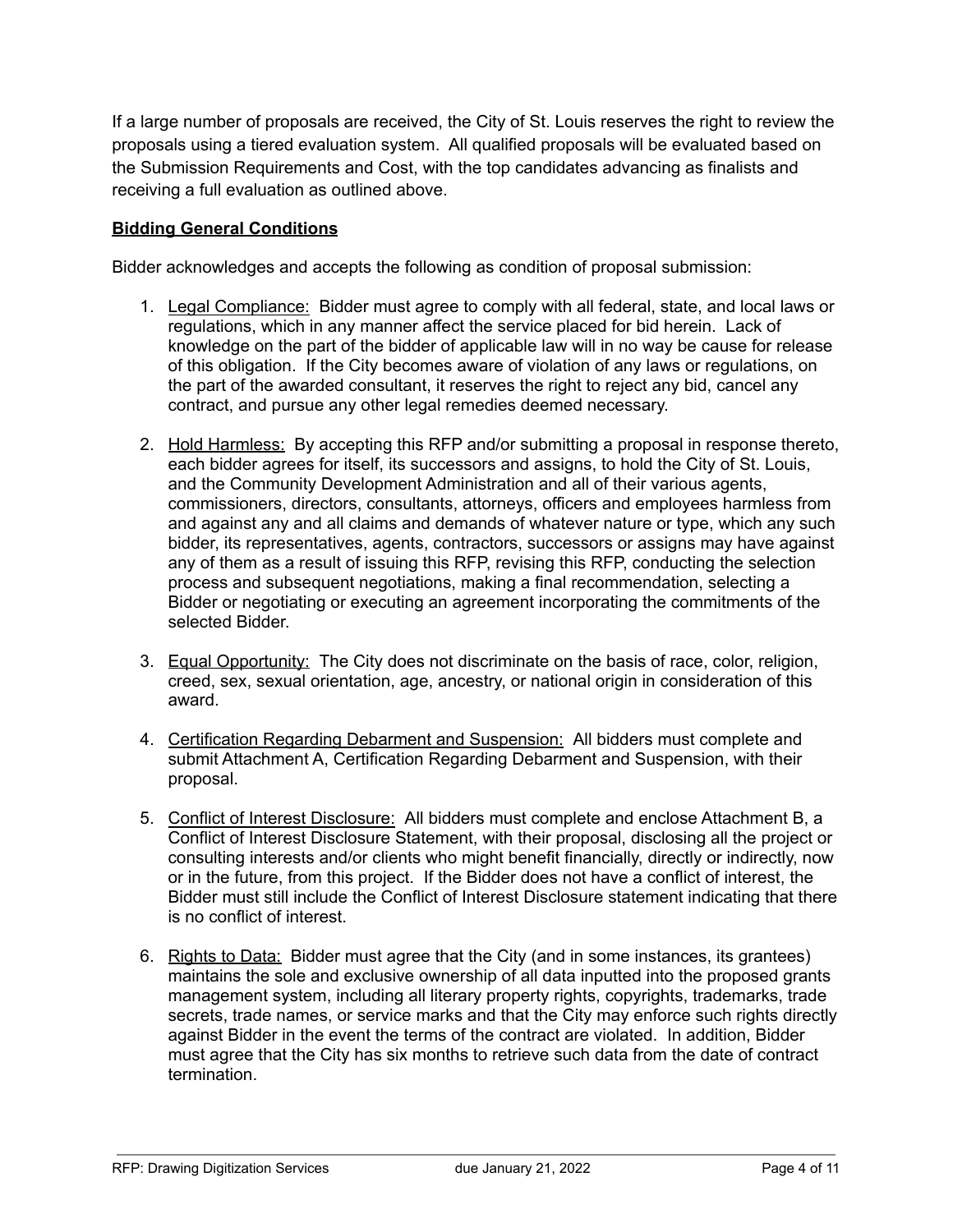- **7.** M/W/DBE Participation: Bidder must agree to comply with the Mayor's Executive Order No. 59 and Ordinance No. 70767 and any superseding Executive Orders relating to utilization of minority and women-owned businesses (MBE's/WBE's) in any subcontracting that may occur. Executive Order No.59 requires contractors and consultants to seek, through good-faith efforts, the involvement of MBE's and WBE's with a goal of participation of least 21% African American-owned business enterprise, 2% Hispanic-owned business enterprise, 0.5% Asian-owned business enterprise, 0.5% Native American-owned business enterprise and 11% Women-owned business enterprise, respectively, for the project. For additional information, please visit www.mwdbe.org.
- 8. Living Wage Compliance: Bidder must agree to comply with "Chapter 3.99 Living Wages" of the Revised Code of the City of St. Louis (Ordinance No. 65597).
- 9. Unauthorized Alien Employees: Bidder must agree to adhere to provisions of Sections 285.525 through 285.555 of the revised Statutes of Missouri, 2000, as amended, and provide, by sworn Affidavit and provision of documentation, affirmation of its enrollment and participation in a federal work authorization program with respect to the employees working in connection with this Contract, Agreement or Grant. Selected consultant must sign an affirming that it does not knowingly employ any person who is an unauthorized alien in connection with this Contract, Agreement or Grant pursuant to the above-stated Statutes.
- 10. Submission/Acceptance/Rejection of Bids: Bidder must agree that the City reserves the right to reject any or all proposals; to select one or more bidders; to reconstitute consulting teams, to void this RFP and the review process and/or terminate negotiations at any time; to revise any conditions and stipulations contained herein, as convenient or necessary; to further negotiate fees, rates and financial arrangements, etc.; to establish further criteria for selection; to ask bidders to submit additional information or evidence of their qualifications and experience; to waive informalities in the proposals and in the proposal process; to negotiate with successful bidders in any manner and with respect to any proposal element whatsoever, including composition of bidder's team; and to reject any and/or all proposals for any reason, in its sole discretion. In addition, this RFP does not commit the City to defray costs incurred in the preparation of a response to this request, or to procure or contract for services.
- 11. Property of RFP: All submitted proposals become the property of the City as public records. All proposals may be subject to public review, on request, unless exempted as discussed elsewhere in this RFP.

# **Questions Regarding This RFP**

All questions regarding this proposal must be submitted in writing via e-mail to Lisa Selligman, AIA, at selligmanl@stlouis-mo.gov. Questions must be received no later than noon on January 7, 2022 in order for the City to issue a timely response if it so chooses. The City shall not be obligated to respond to any question. Any questions for which the City chooses to issue a response will be sent electronically to the questioner and posted online at <http://www.stlouis-mo.gov/cda>.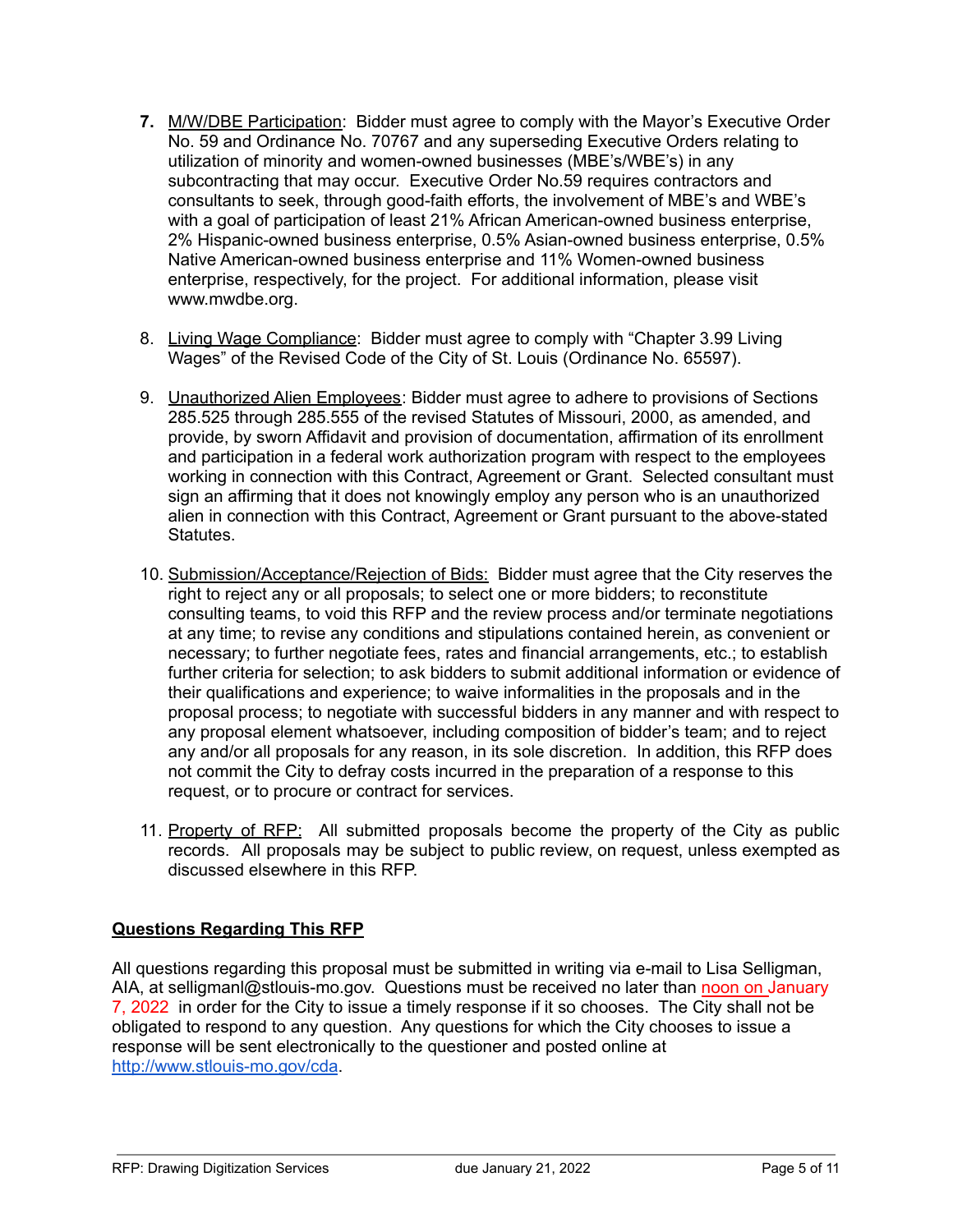# **Exhibit A: Scanning and Indexing Services- Scope of Work**

The selected firms(s) will perform scanning and the indexing of documents submitted by the City for conversion of each into a digital format. These documents will consist primarily of Architectural drawings in varying sizes from CDA's Housing Production Program. Firm(s) will pick up from the City unless otherwise directed and will upload the scanned files with csv and Excel files with fully qualified file name to USB memory stick or Hard Drive. The Excel file will include all the necessary indexes required by the City.

### LARGE SIZED DOCUMENT SCANNING AND INDEXING

### 1. General

The scope of this work is to provide the services with any and all required hardware, software, and personnel to create scanned images and electronic indexing for architectural drawings submitted by the City.

This work shall include:

- Picking up all drawings at the beginning of the job.
- Scanning all drawings at City's preferred resolution (at time of RFP: 200-800 dpi).
- Indexing all drawings as described in section 6.
- Providing csv & Microsoft Excel version of the indexes with the fully qualified file name for each image.
- After the drawings are scanned, firm(s) are to have the drawing sets shredded or otherwise destroyed to protect occupant privacy, and recycle the paper, unless otherwise instructed by City staff. Proof of destruction will be required.

#### 2. Methodology

The selected firm(s) will develop a methodology to scan and index all drawings cost effectively and efficiently. Methodology will ensure quality of the final product (density, contrast, brightness, lack of skew, resolution, visual quality, etc.). It shall ensure security and privacy; preventing theft, loss, or unauthorized copying of the drawings. It shall ensure that all documents are properly scanned and indexed in proper sequence as described below. Under no circumstances should firm(s) keep or store the digital copies longer than the City's provided timeframe.

#### 3. Description of the Documents

The documents consist of both monochromatic and color architectural drawings ranging in size from 12" x 18" (ARCH B) to 36" x 48" (ARCH E) architectural drawings, and a few even larger. The majority of such documents are either 24"x36" (ARCH D) or 36" x 48" (ARCH E) architectural drawings. Documents are typically stapled or otherwise bound together along one edge by multiple fasteners. The large format drawings are currently stored as rolled drawing sets. The rolled drawing sets typically have between 5-100 sheets, but some have ~200+ sheets. The City requires that firm(s) scan both sides of documents only when there is information on both sides. City will not pay for the scanning of blank images. Backsides containing information but not scanned by firm(s) shall be rescanned and inserted into the multipage file in the correct sequence at no cost to City, other than the per image cost.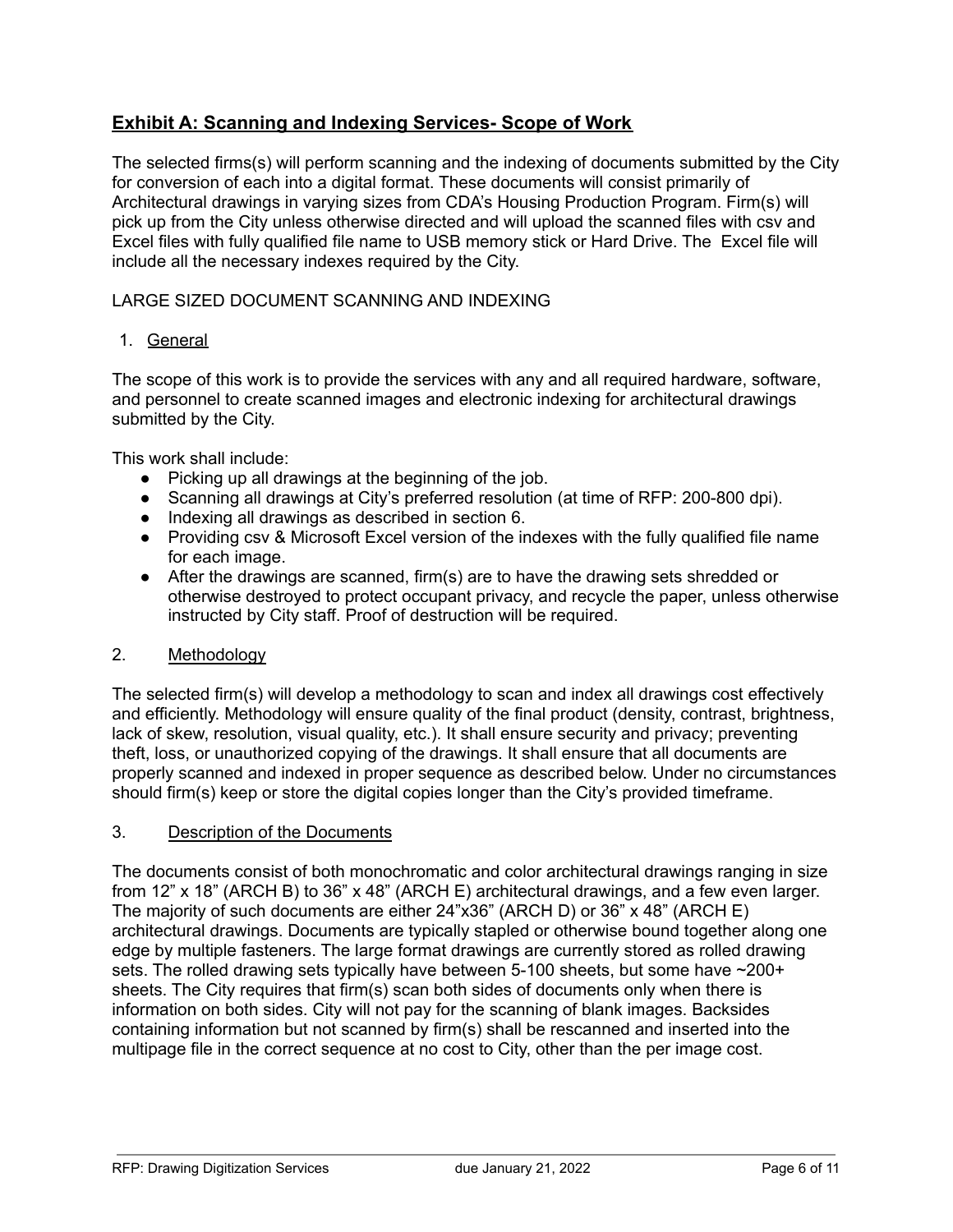# 5. Scanning Quality Requirements

Firm(s) will ensure that all information that can be interpreted on the original can be interpreted on a full size printout of the scanned image. Resolution shall be sufficient to ensure that all information legible on the original is legible on the images. All images shall be correctly oriented with the topside up and skew of less than three degrees. City reserves the right to have the firm(s) redo any scan that does not meet City's quality standards at no cost to the City. All images should be saved in PDF format and grouped in sets corresponding to the original drawing sets.

## 6. Indexing Requirements

An indexing file shall also be provided on the digital archive media (USB flash drive or external hard drive) as a comma separated variable (CSV) file and a Microsoft Excel file.

The columns shall be but not limited to the following:

- The date as indicated on the drawing title block or on CDA approval stamp in the format yyyymmdd
- Document Title: date of drawing  $+ - +$  {Street Number} + {Street Pre-Qualifier} + {Street Name} + {Street Type}
	- $\circ$  If drawing has CDA approval stamp, precede date in filename with "approved-"
- Street Number of drawing location
- Street Pre-Qualifier, if any (one character- N, S, E, W)
- Street Name
- Street Type: (Ave, Dr, St, Way, etc.)
- Approved: yes/no.
- Fully qualified Path and File Name of the corresponding multipage image C:/Archive\00303DCE.PDF
- Indexing Examples: 20210414-1520NMarketSt.pdf, approved-20210414-1520NMarketSt.pdf

The City reserves the right to change the format to JPG and/or PDF at any time (file format should not be limited to the above mentioned formats). Firm(s) will correct any errors in the indexing noted by City at no charge. In no case will firm(s) destroy documents unless clear direction to do is provided in writing by the City.

7. Drawing Custody

The firm(s) will take custody of all drawings from City's facilities and take them to the respective offsite facilities. City staff will log all documents sent to the firm(s) for scanning/indexing and update the list upon return or destruction of said documents. Firm(s) will take all necessary precautions to ensure the integrity of the drawings during the process. All drawings shall remain the firm(s) custody until the scanning and indexing are complete or until requested for quality control by the City. Firm(s) will return or destroy the drawings as specified by the City prior to the end of job. Specifically, City may elect to have drawings returned, rolled or folded and in the original order of the drawing set. Documents returned to the City shall not be shuffled together or otherwise co-mingled in a manner which prevents City from easily differentiating project plans or documents.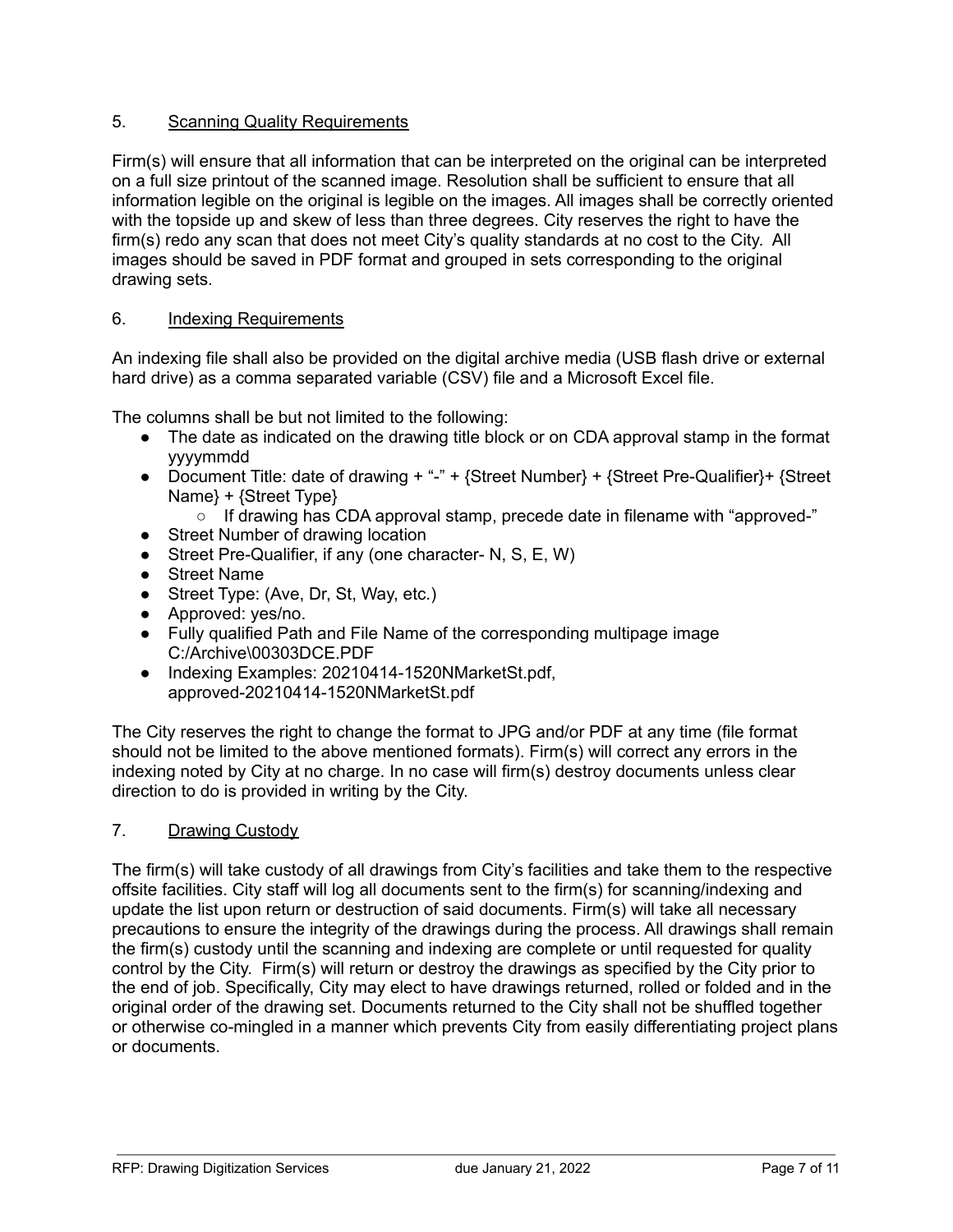## 9. Format and Media

Firm(s) will provide the above mentioned file types on (2) PC formatted USB flash drive or hard drives.

### 10. Access to Drawings

City will provide documented firm personnel with access to the drawings during City's normal business hours as requested by firm(s), provided City is given 72-hour notice. Firm(s) will not have access to facilities off hours, weekends and holidays.

#### 11. Support from City

The City's project contact will be available for questions and consultation between the hours of 9:00 a.m. - 5:00 p.m., Monday-Friday, by email and/or phone. Firm(s) will attempt to schedule all requirements for in-person or virtual meetings with City at least 72 hours in advance. The City will then ensure that appropriate personnel are available for a reasonable duration of time as practicable for required interfacing with Firm(s).

#### 12. Final Acceptance

City will perform final quality control on the returned digital images. Firm(s) will re-scan at no charge to City any drawings or document originals that the City deems unacceptable. Firm(s) will correct any errors in the indexing noted by City at no charge.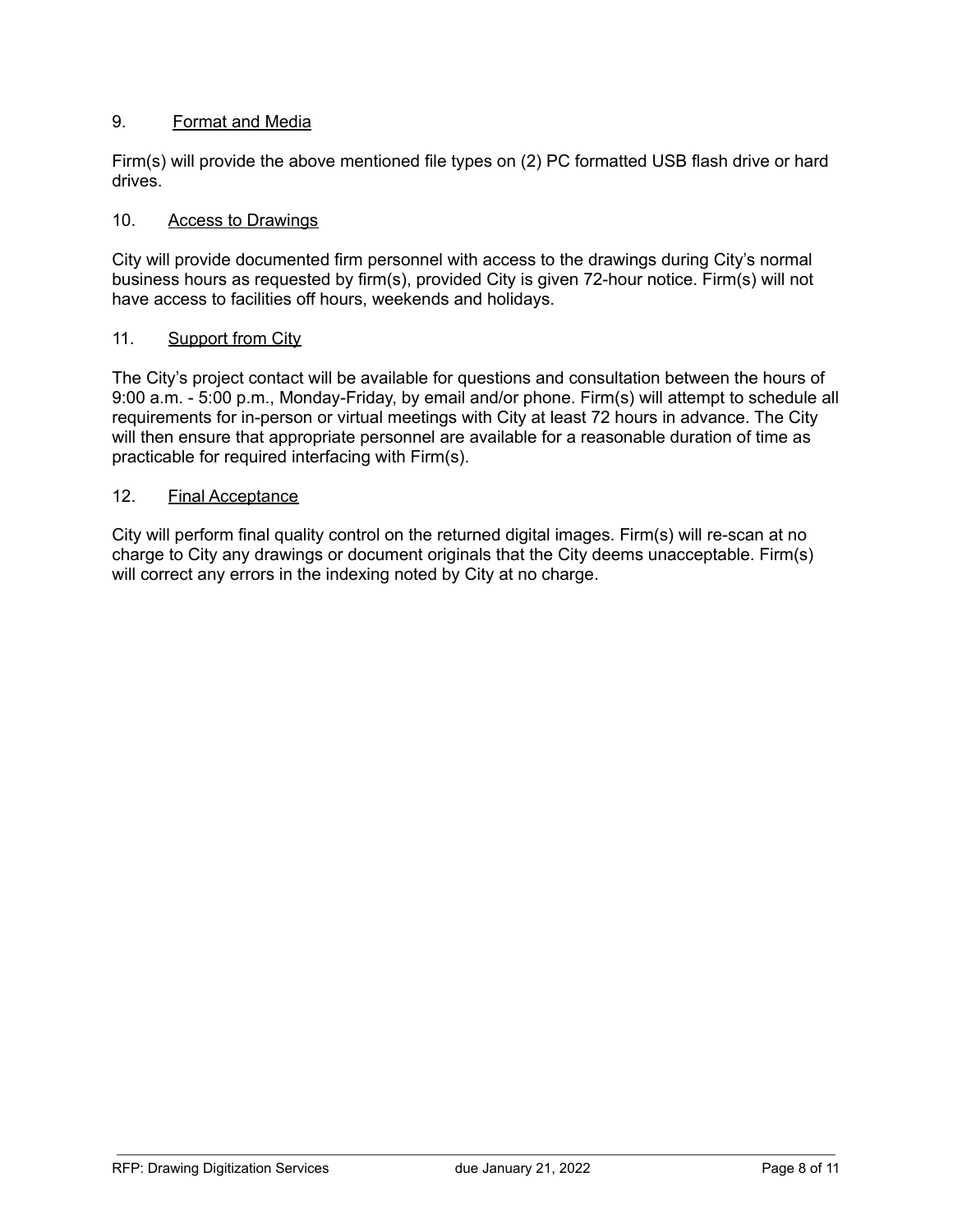# **Attachment A**

## **Certification Regarding Debarment & Suspension**

The undersigned certifies to the best of his or her knowledge and belief, that the proposer and its principals:

(a) Are not presently debarred, suspended, proposed for debarment, declared ineligible, or voluntarily excluded by any Federal department or agency;

(b) Have not within a three-year period preceding this proposal been convicted of or had a civil judgment rendered against them for commission of fraud or a criminal offense in connection with obtaining, attempting to obtain, or performing a public (Federal, State or local) transaction or contract under a public transaction; violation of Federal or State antitrust statutes or commission of embezzlement, theft, forgery, bribery, falsification or destruction of records, making false statements, or receiving stolen property;

(c) Are not presently indicted for or otherwise criminally or civilly charged by a governmental entity (Federal, State or local) with commission of any of the offenses enumerated in paragraph (l)(b) of this certification: and

(d) Have not within a three-year period preceding this application/proposal had one or more public transactions (Federal, State or local) terminated for cause or default.

If the undersigned is unable to certify to any of the statements in this certification, an explanation shall be attached to this proposal.

Name of Entity

Name & Title of Authorized Official

Signature of Above Official Date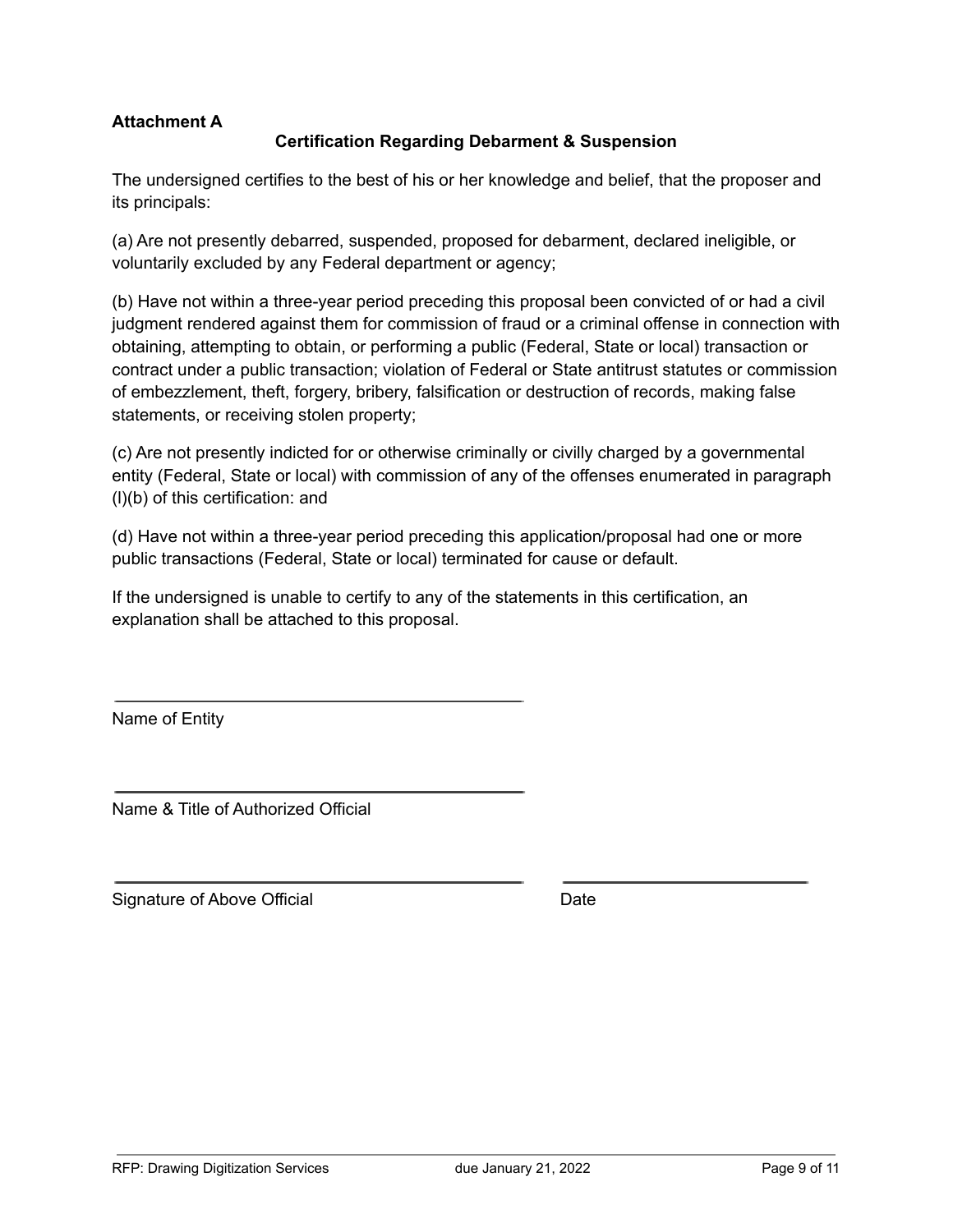# **ATTACHMENT B**

# **Conflict of Interest Disclosure Statement**

Please enclose with the proposal a statement that discloses (lists) all the project planning or consulting interests and/or clients who might benefit financially, directly or indirectly, now or in the future, from this project.

If a conflict of interest does not exist, the Consultant must still include the Conflict of Interest Disclosure statement indicating that there is no conflict of interest.